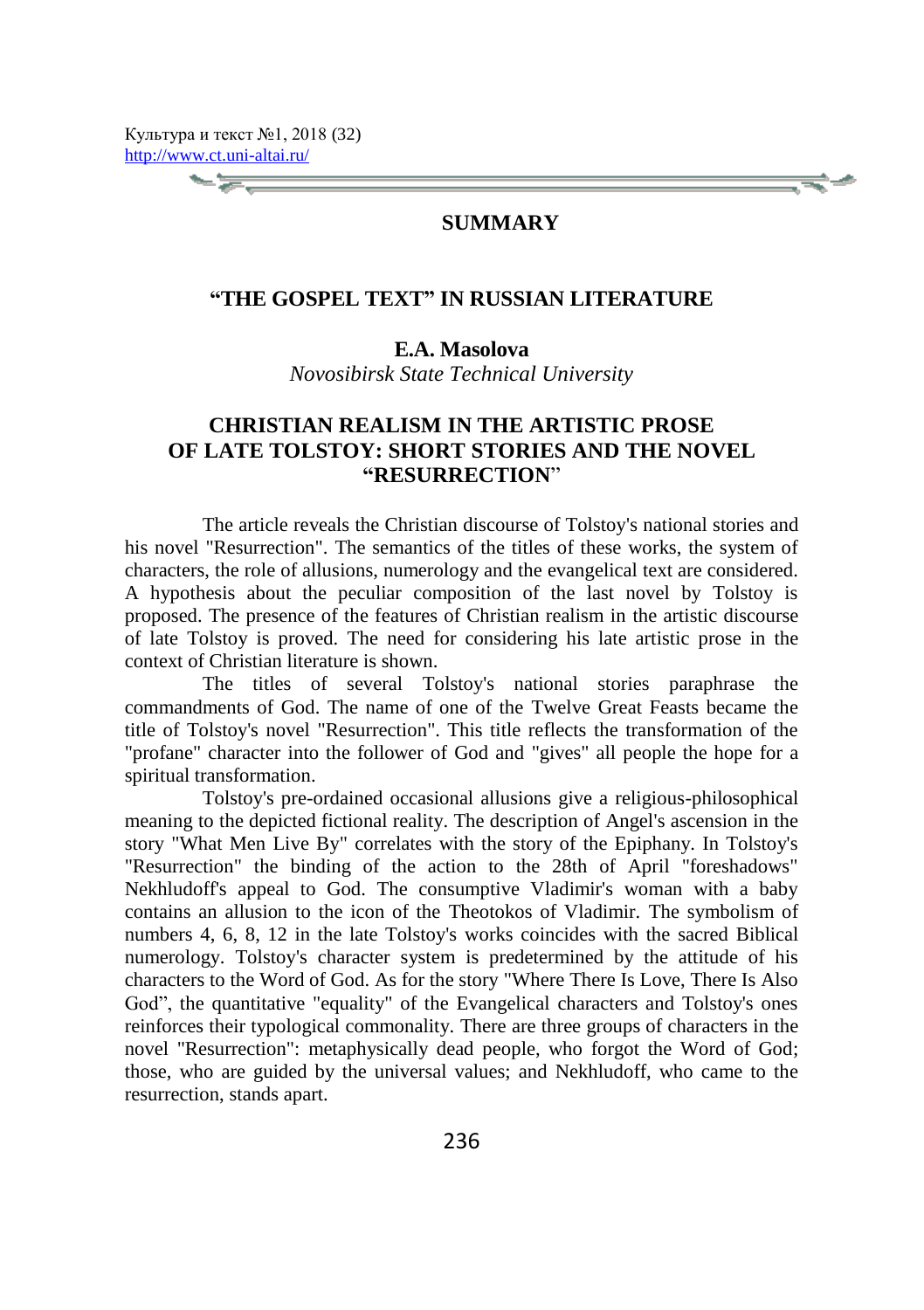The Evangelical epigraphs predetermine the development of the plot and become the focus of the religious and moral issues of Tolstoy's artistic prose. The Evangelical epigraphs set the vector of the character's transformation in the story "[What Men Live By"](https://en.wikisource.org/wiki/What_Men_Live_By). Epigraphs in Tolstoy's "Resurrection" "intertwine" in the internal monologue of the main character. The repetition of the Evangelical verses of the first epigraph in the final chapter of Tolstoy's "Resurrection" emphasizes the need for obeying the commandments of God. The word of God becomes a revelation, a food for thought, an indisputable truth and a guide to action for Tolstoy's characters.

There is a relationship between the Evangelical text quoted in "Resurrection" and the number of chapters in each part of this novel. The number of chapters in the first part of the novel "Resurrection" is the result of summing up numbers 35 and 24. 35 verses of the18th chapter of the Gospel of Matthew inspired Nekhludoff to a further search for answers to the questions of being. 24 verses of the Sermon on the Mount led the main character to the reevaluation of his former life and desire to fulfill the Word of God. At the beginning of the novel, all the characters live violating the Gospel. The 59 chapters of the first part of the novel is a metaphor for the unjust life of people. Nekhlyudov realizes the indisputability of the Gospel. He reads the 5th chapter of the Gospel of Matthew, in which the Word of God occupies 42 verses; in the second part of the novel there are 42 chapters. In the third part of this novel there are 28 chapters, as in the Gospel of Matthew. The quoted verses of the Gospel are aimed at the reader's retrospective comprehension of the plot of the novel.

#### **PHILOSOPHY AND POETRY**

# **S.S. Demina**

*Vladimir State University named after Alexander and Nikolay Stoletovs*

#### **LOVE IN LUCRETIUS' POEM «ON THE NATURE OF THINGS»**

This article investigates Lucretius' thoughts about Venus and influence of love on a state of mind and human behavior. The attitude of this Roman poet towards love is a controversial question in science.

In the poem, Lucretius asks Venus to assist him in the creation of the poem and to establish peace. In his opinion, Venus controls all life on earth through love. This is beyond the competences of Muses, therefore his appeal to Venus seems justified. Lucretius' appeal for peace suggests, that the author of the poem endows the love with a victorious force, a force capable even of suppressing wars. The Roman poet notes, that the people believe in the intervention of the gods in the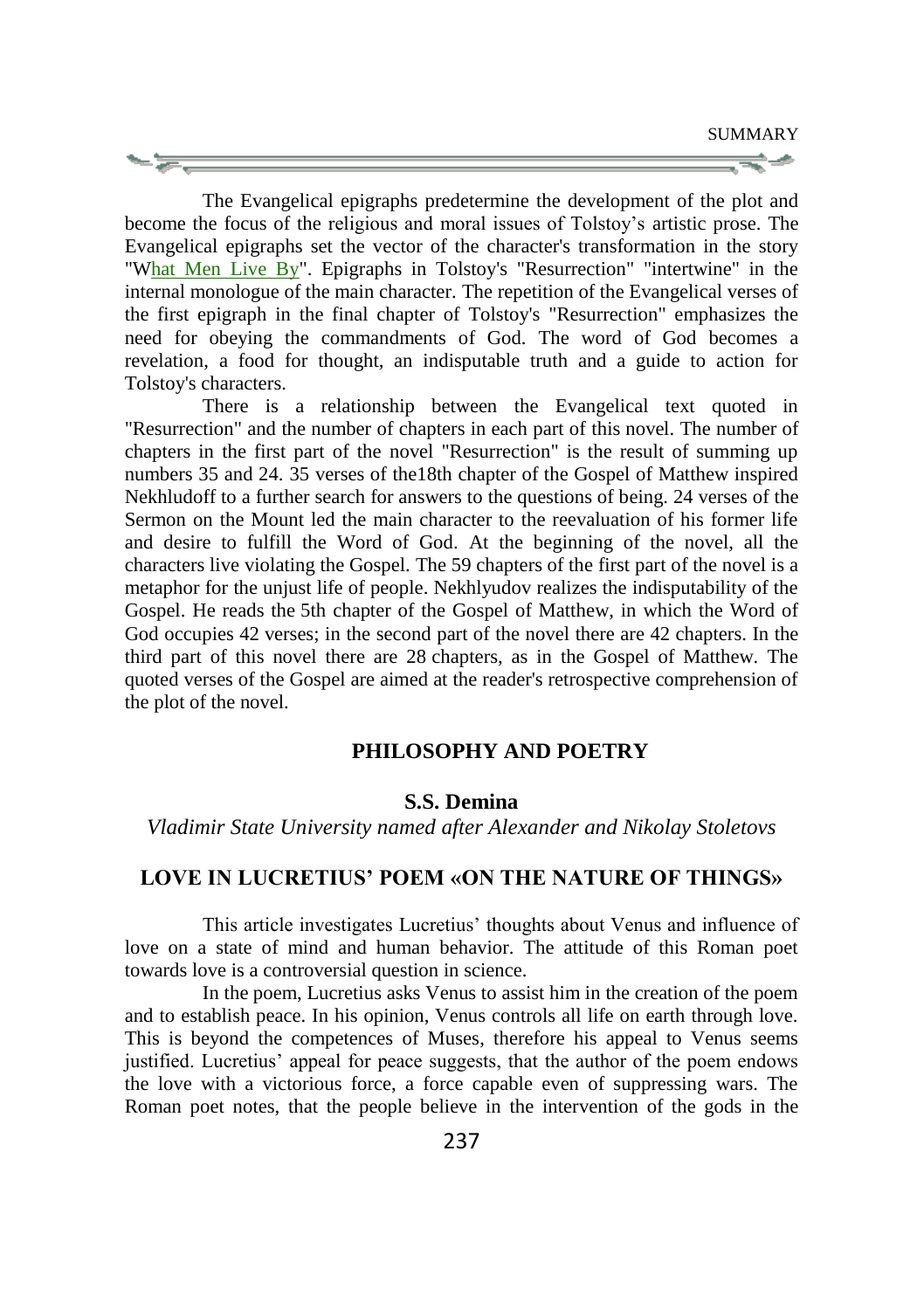**Signal** 

earthly affairs and ask the goddess Venus to bestow a success in love. In his opinion, love does not appear because of the intervention of gods, but it is caused by a behavior of women and by the force of the habit. Venus in the poem «On the nature of things» is love itself, piercing all living on earth in the common aspiration to continue genus. Lucretius appealed to Venus, because he followed the poetical traditions and probably did not want to alienate a reader with the Epicurean philosophy already in the proem. Therefore, the image of Venus in the poem «On the nature of things» does not conflict with Epicurus' thoughts about nonintervention of the gods in human affairs.

According to Lucretius, love (*amor*) causes great sufferings to the soul and influences behavior negatively. It leads to numerous expenses, subordinates a person's life to the whims of another person. A man leaves off his duties and damages his reputation. The author of the poem «On the nature of things» demonstrates with the example of the Trojan War, that love can even cause a great bloodshed. In Epicurus' opinion, the aim of life is bodily health and peace of mind. Lucretius thinks, that the passion of love hinders it, therefore a man needs to exclude this passion from his life in order to be happy.

The theme of love is not principal in the poem «On the nature of things», but it is sufficiently important, because it allowed the author to touch the fundamentals of the Epicurean doctrine. However, Lucretius elucidated this theme partially. He focused his attention on love as passion between a man and a woman, while other aspects of love (mutual affection of the spouses, parents and children, friends) have not received an exhaustive description. The image of Venus and the description of the passion in the poem have a weak correlation and were not embodied in a well thought-out concept of love.

### **TEXT. INTERTEXT. MOTIVE**

#### **O.S. Sukhikh**

*N.I. Lobachevsky State University of Nizhny Novgorod*

# **PUSHKIN'S MOTIFS IN THE NOVEL "WINTER ROAD" BY L. YUZEFOVICH**

The article considers the motifs of Pushkin's poems "Winter Road" and "Devils" in the novel "Winter Road. General A.N. Pepelyaev and the anarchist I.Y. Strod in Yakutia. 1922-1923" by L.A. Yuzefovich. The aim of the work is to reveal essential parallels in the development of the main motifs of Pushkin's poems and in the works of the contemporary author. The works of A.S. Pushkin and L. A.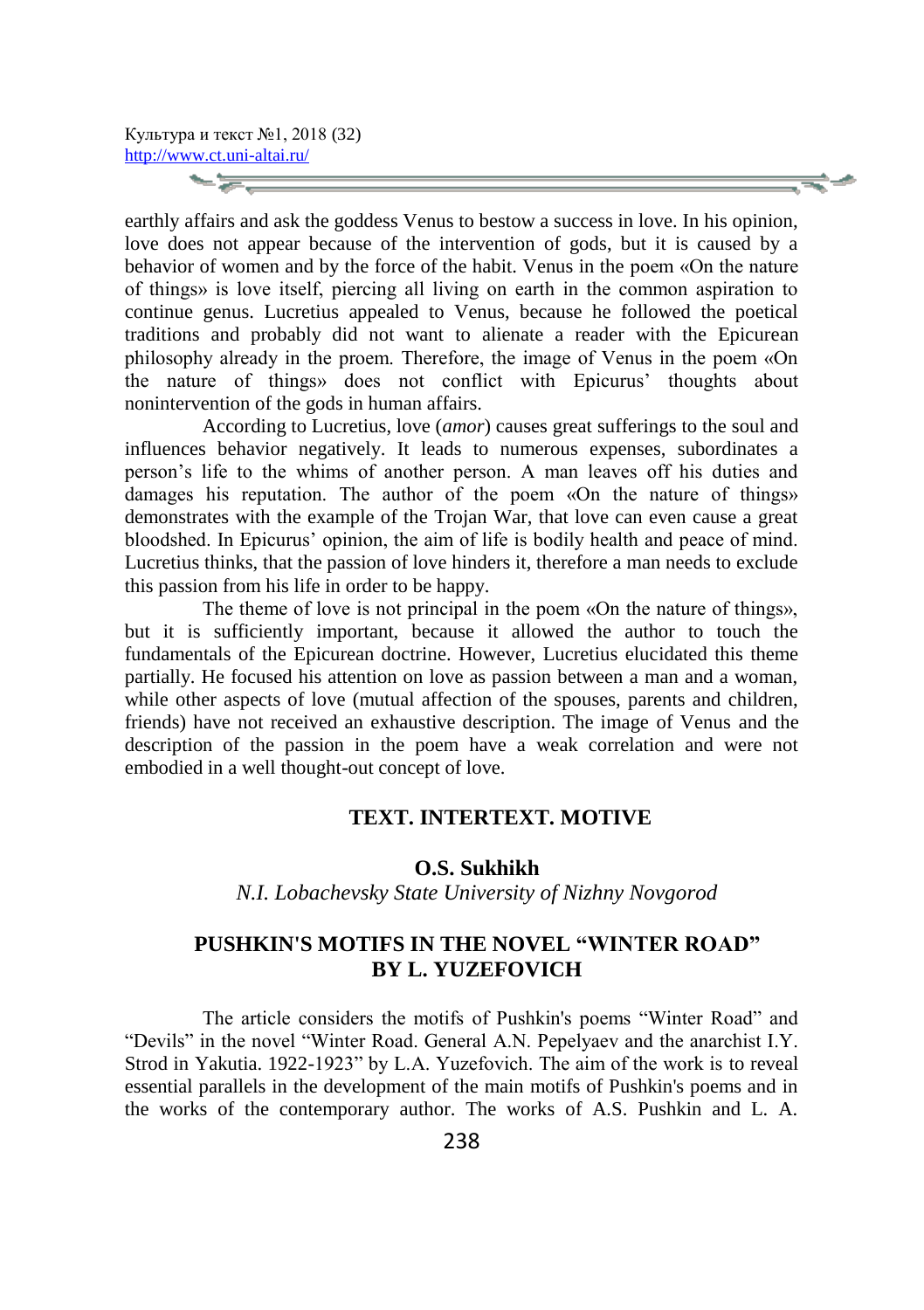Yuzefovich are incorporated with the motifs of winter and the road on the most superficial level – they are the embodiment of life realities. Also, the parallels in the works of the artists of different time could be noted in the development of other important motifs. First of all, for both works the motif of melancholy is notable, not just as a feeling, generated by a certain situation, but as a world view of heroes in general. The change in contrasting moods is also characteristic of the lyrical heroes of both Pushkin and Yuzefovich, for whom it is associated with their perception of the revolution and their own role in it: on the one hand, the revolution gives rise to hopes; on the other hand, post-revolutionary reality turns out to be hostile to both heroes. The motif of the dark forces surrounding the traveller, became one of the most important in the «Devils» by A. S. Pushkin, and it also plays a serious role in the work of L. Yuzefovich. A. Pepelyaev and I. Strode are the people who preserved mental purity, and they stand out on the background of the "demons" images of various kinds which rose with the revolutionary wave. Pushkin's "Winter Road" and L. Yuzefovich's novel also make the hearth motif as a saving lighthouse on a difficult path. In addition, in the system of images of Pushkin's "Winter Road" (as, indeed, in that of «Devils»), the figures of a nobleman and a common man, a "master" and a "peasant" are important. The motif of spiritual rapprochement appears, when something dear to the master is felt in the song of the coachman. This motif correlates with L. Yuzefovich's narrative about A. Pepelyaev's course of life because the white officers called him "a peasant general" with some disdain. I. Strod was perceived by the inhabitants of Yakutia as a representative of the authorities, but the interests of common people were also close to him. The motif of the unity of a nobleman and a common man can be seen in the novel of L. Yuzefovich and in the conceptual idea of the spiritual closeness of A. Pepelyaev and I. Strode, who were representatives of different social strata, but they were united by the motivation of their actions, by the nature of their destinies, and by many features of their inner world.

The comparison of L. Yuzefovich's text with Pushkin's works moves the comprehension of it beyond the concrete historical situation, into the sphere of universals that exist both at a certain time and space, and in eternity. This gives an opportunity to look at the novel about the Civil War through the prism of not only historical but also universal categories.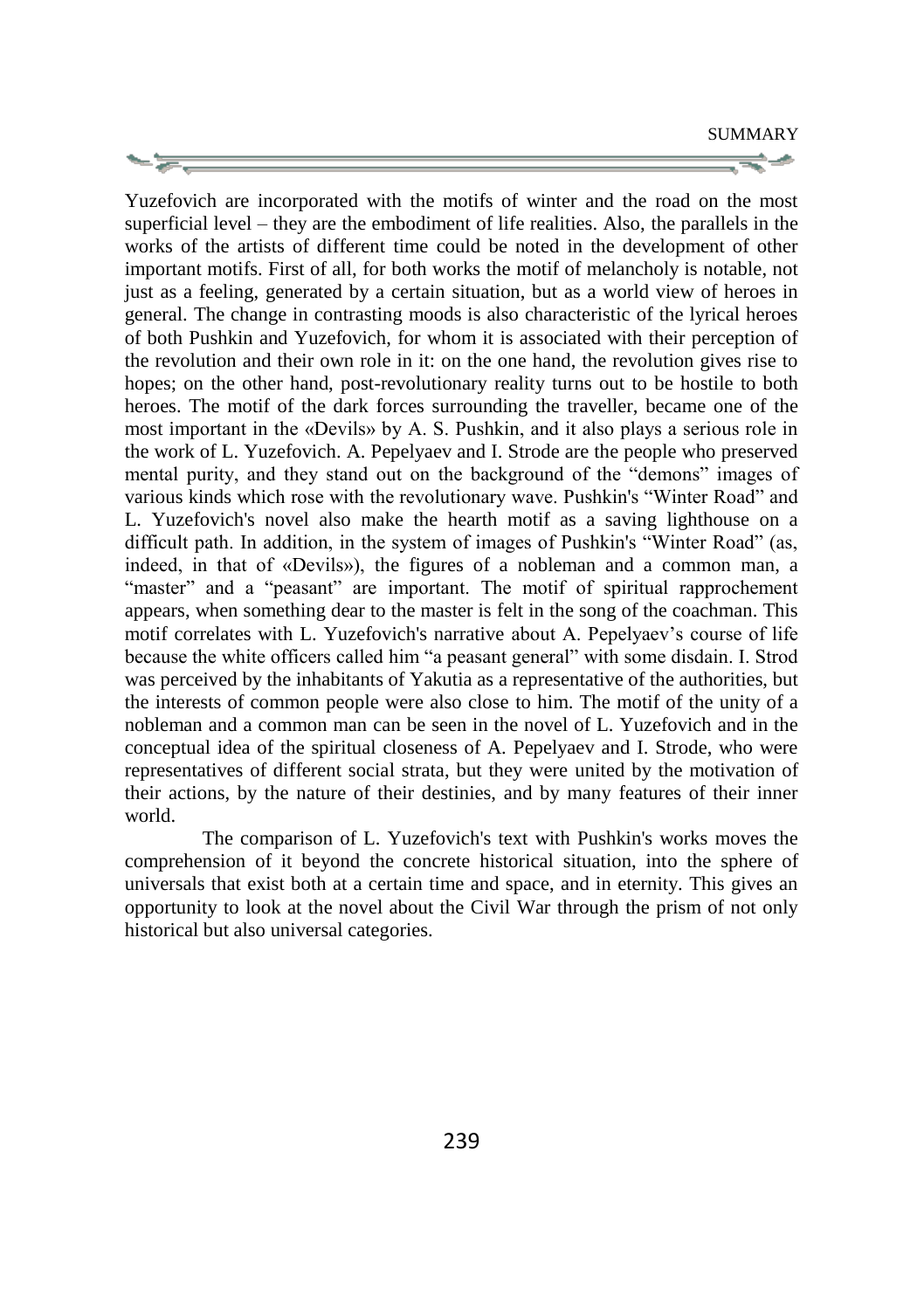# **ETHNOSES**

**V.V. Maroshi** *Novosibirsk state pedagogical University*

# **KET ETHNICITY IN COLONIAL AND POST-COLONIAL DISCOURSES IN RUSSIAN LITERATURE**

The article is devoted to literary presentation of an indigenous people of Eastern Siberia – the Ket ethnicity - in travelogue, ethnographic description, realistic prose of the Russian literature from the early XVIII century to the early XX century. All this time they were called "Yenisei Ostyaks». Travelers and ethnographers of the XVIII – XIX centuries preferred Tungus (Evenki) among the indigenous peoples of Eastern Siberia as the most numerous and noble ethnic. Ket ethnicity got the role of a very poor, unsympathetic and marginalized ethnic group. This attitude of ethnographers can be called perfectly colonial. However, some travellers, especially the linguist M. Kastren, highly appreciated their peculiar «innocence» and naivety; they tried to find European anthropological features in them. Russian ethnographer of the turn XIX - early XX century V. Peredolsky became the first true defender of Ket ethnicity. He created the dramatic series of fictionalized sketches about their bleak fate. Ket ethnicity appeared as a victim of inhuman Russian traders and priests. Poverty, hunger, alcohol addiction of the ethnicity are entirely attributed to the negative impact of the Russians, who had infernal features in Peredolsky's description.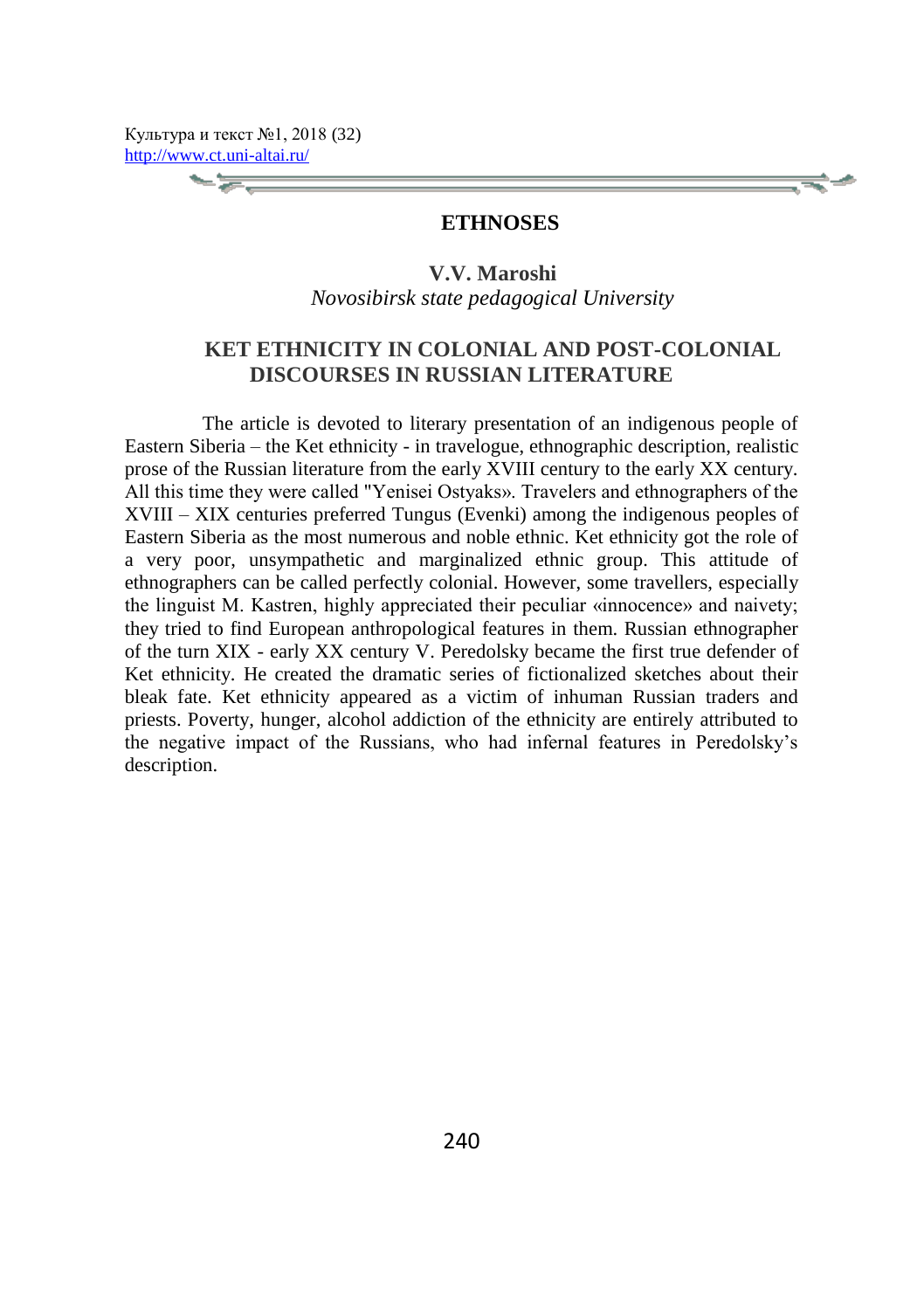### **TRADITION**

#### **M.V. Mazenova**

*Lobachevsky State Universitz of Nizhni Novgorod* **T.A. Sharypina** *Lobachevsky State Universitz of Nizhni Novgorod*

# **SEARCH FOR SELF-IDENTITY AND TRADITIONS OF LITERARY CLASSICS IN THE ROMANS OF U. TELLKAMP («TOWER»), L. SEILER («KRUZO»)**

The problem of self-identity search, which is presented in the context of classical literature, is considered on the material of the novels of U. Tellkamp "Tower" and L. Seiler "Kruso". The writers comprehend the mental and sociocultural consequences of the existence of two polar states on the German soil, mastering the new artistic space determined by the development of modern time conflicts in detail. One of the most relevant topics after the reunification of Germany is the comprehension of the GDR phenomenon, as well as the mental alienation of Ossi and Wessi. In this respect, the above-mentioned novels written in the 21st century are notable. Both writers express a similar idea about the illusory nature of the existence of the GDR, its non-viability, on the one hand, and the temptation of this social project on the other one. Intertextual aspects of the texts and an appeal to the traditions of Goethe, T. Mann, G. Hauptmann, G. Trakl, H. Muller, and others are interesting. The novel "Tower" by U. Tellkamp recreates the historical picture of German society at a critical time, and as well as "Buddenbrooks" by T. Mann it acquires the significance of a cultural and historical document. However, when T. Mann shows the decline and decay of burghers, U. Tellkamp reflects the fall of the whole state – the GDR and the position of the intelligentsia in the conditions of socialist nationhood. "Pedagogical province" of U. Tellkamp is no longer a social Utopia of Goethe or Hesse. This is the state program of the GDR, which represents the official point of view on the education system. It comes into collision with old cultural values, in which, as with Goethe and T. Mann, music plays an important role. The novel of U. Tellkamp is an ambitious literary experiment, a work in which alternative or parallel spaces: a real social and political world and a surreal grotesque - are artistically connected. The novel of L. Seiler "Kruso" is closely connected with the moral search of existentialists and with the traditions of the novel of education. At the same time, "Kruso" is also an adventure novel, like Stevenson's "Treasure Island" or G. Melville's "Moby Dick, or the White Whale". The book is suffused with symbols and hints, metaphors and allusions to D. Defoe's robinsonade, to the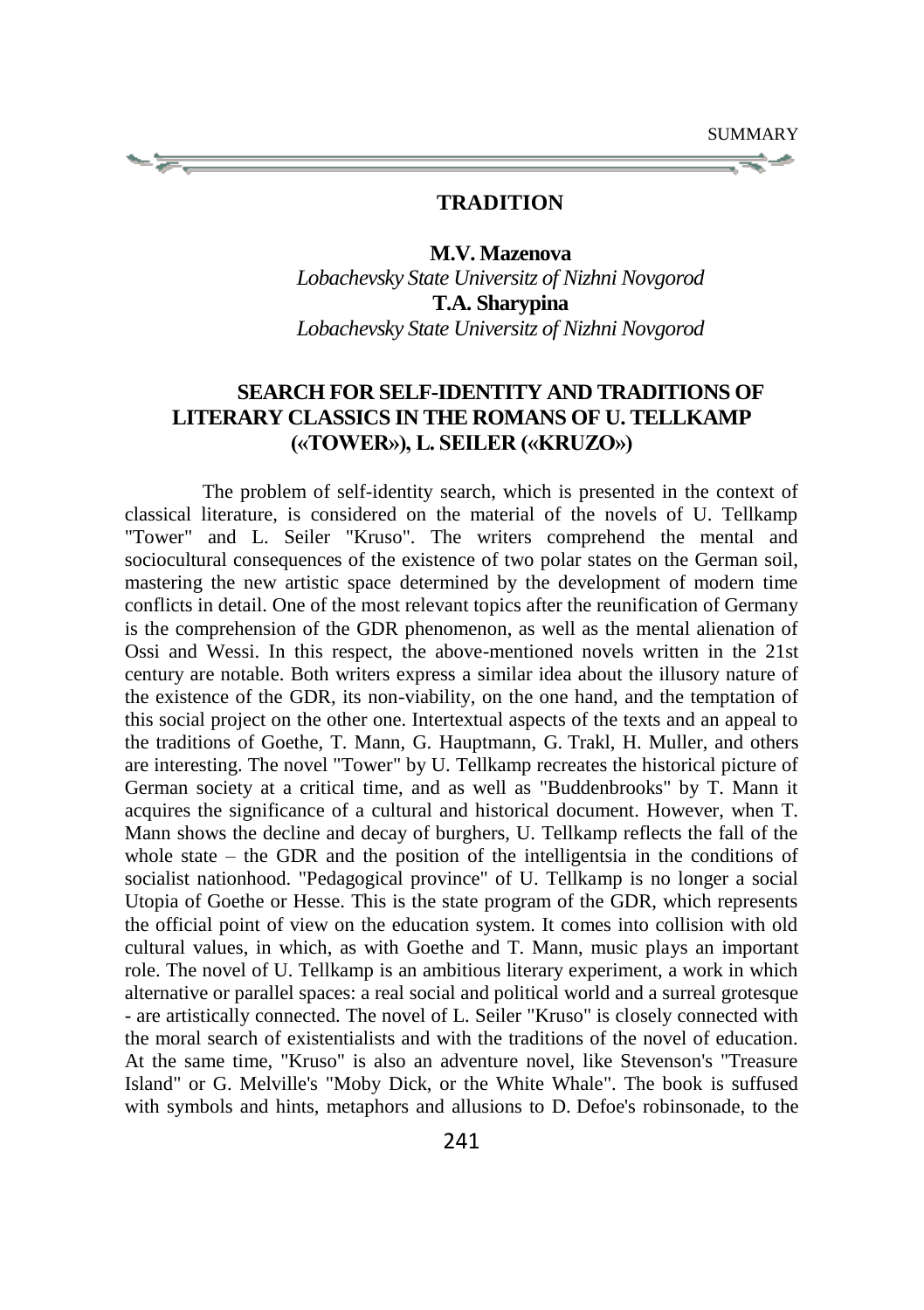$\sim$   $\geq$  .

myths of the Elder Ecu and even to the Bible. Showing the fancy of the heroes of the novel for such authors as Paul van Ostayen, Artaud, Heiner Müller, Hauptmann, Trakl, L. Seiler succeeds in the presentation to the reader the whole range of ideas and attitudes of the inhabitants of the island of Hiddensee. Comparative-typological perspective of the study of the works of U. Tellkamp and L. Seiler leads to the conclusion that the problem of self-identification of a person in new historical conditions is still relevant both in German society and in literary creation. Almost thirty years after the fall of the Berlin Wall the status of official unity in the country's material and spiritual space approved by the politicians of FRG still gives no grounds to speak about a complete reunification of the two mentalities, greatly separated up to this moment, and the past of divided Germany still continues to remind about itself.

### **SEMANTIC POETICS**

# **S.V. Savinkov**

*Voronezh State Pedagogical University Voronezh State University* 

# **ARABESQUES OF LITERARY SEMIOSIS IN THE EPOCH OF THE 1890s: A CASE OF A. A.GOLENISHEV-KUTUZOV**

In the works of A.A. Golenishchev-Kutuzov a phenomenon, extremely interesting from the historical-literary and semiotic point of view and most noticeable in the transitional literary epochs is observed. This is a phenomenon of literary semiosis, which in its most general form represents complex processes of sign and meaning formation on the basis of either a change in the relationship between the signifiers and the signified or the transformation of the old signifiers into new ones, or the endowing the old signified with the signifier meaning for the new signified (where literary texts, literary trends, and literary traditions may be used as these or those signs).

For Golenishchev-Kutuzov (as well as for the era of the 1890's) the task was to create new signifiers in conjunction with the new signified. However, the space of literary being is arranged in such a way that any new significance and meaning can not correspond with significances and meanings which have already been established. Each newly formed value must necessarily establish a "jurisdictional" relationship with the old one. This can happen in different ways. For example, the Onegin plot code and its thematic outline that existed in the post-Pushkin period could receive a wide variety of re-accentuations in mass fiction and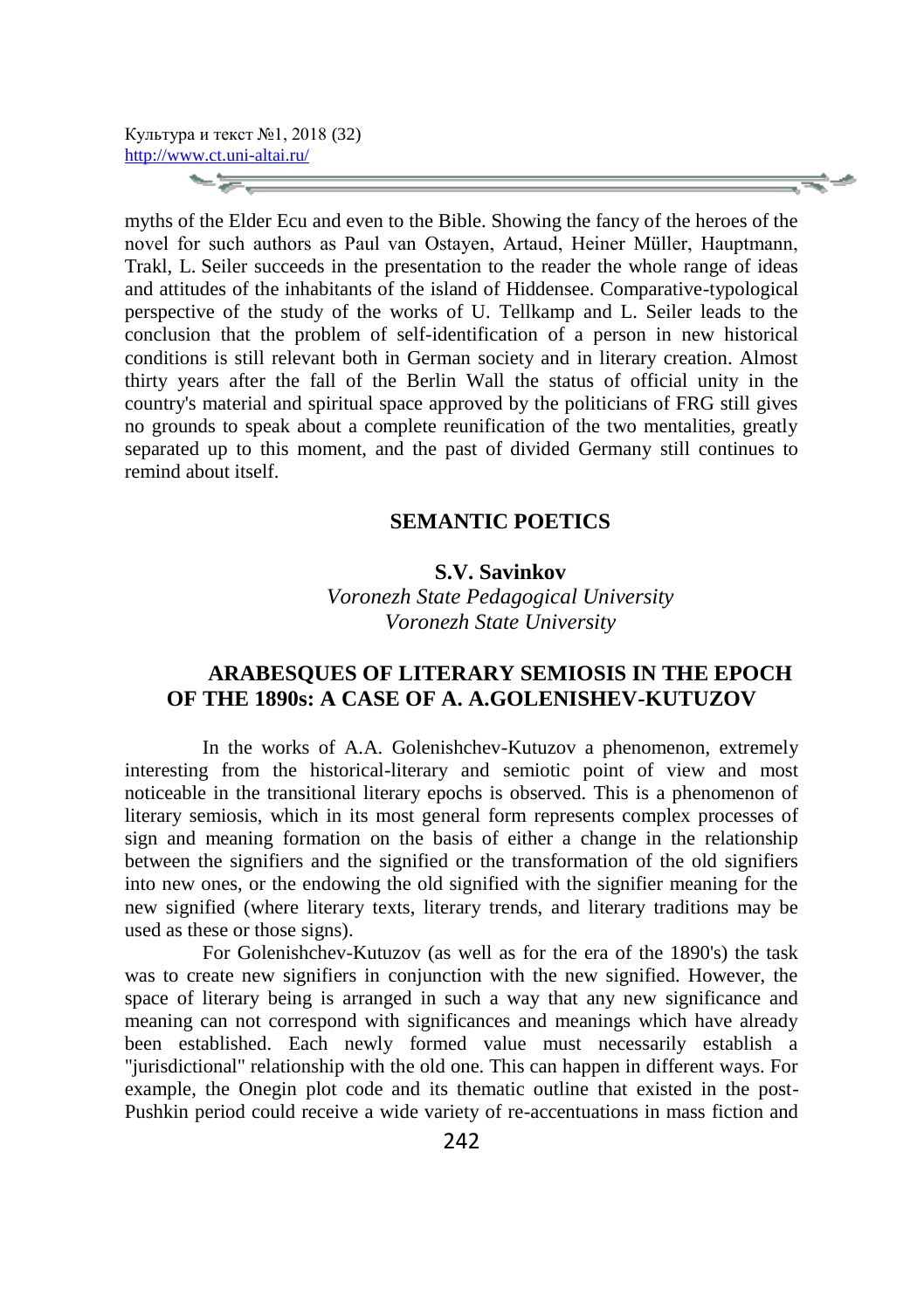in large literature (perhaps especially expressively in the works of I.S. Turgenev), but attempts to give them a radically different semantic measurement was not undertaken at this time. During this period literature worked on enriching Pushkin's code and went an evolutionary way. But in the 1880s and 1890s, in the epoch of presymbolism, revolutionary and radical aspirations arose in literary semiotic politics. Especially convincingly this thesis is confirmed by the example of Chekhov, in whose work, and it was more than once focus of attention of literary critics, the alteration, the reversal of the "old" (Gogol, Tolstoy, Turgenev, etc.) motivational structures, plot moves, thematic configurations are particularly evident.

A.A. Golenishchev-Kutuzov, the main figure in this article, stands out among the representatives of the transitional era by having a clearly expressed Wagnerian plan in his work. At the same time, however, this plan finds itself in interaction with both Tyutchev and Tolstoy, but above all with the Pushkin plan. As a result of this interaction in the works of Golenishchev-Kutuzov, a semiotic conflict develops, which can be conditionally described as a collision of incompatibility of Wagnerian values with Pushkin's ones. The article shows how Golenishchev-Kutuzov's attempt to connect Wagner with Pushkin is resisted by their deep, essential heterogeneity.

#### **WORLD PICTURE**

# **S.V. Kryukova** *Belgorod National Research University* **E.A. Kozhemyakin** *Belgorod National Research University*

# **ISSUE OF LANGUAGE MODELLING OF SOCIAL REALITY IN FICTIONAL DISCOURSE ъ**

(by works of G. Orwell, E. Zamyatin and V. Sorokin)

Interrelations between language, communication, knowledge and behavioral structures in anti-utopic literary works reflect the mechanisms of ideological modelling of social reality by means of language. The writers depict the moral and intellectual reconfigurations of human beings under ideological impact, and they reveal the strategies of ideological manipulation with mass consciousness through speech practices. To reconstruct the "true" model of world, communicators represent it in ideological discourse as valuably invariant. They constitute such models linguistically and communicationally. The paper aims at the linguistic modelling of reality in fictional discourse. The topic of the research is language modelling of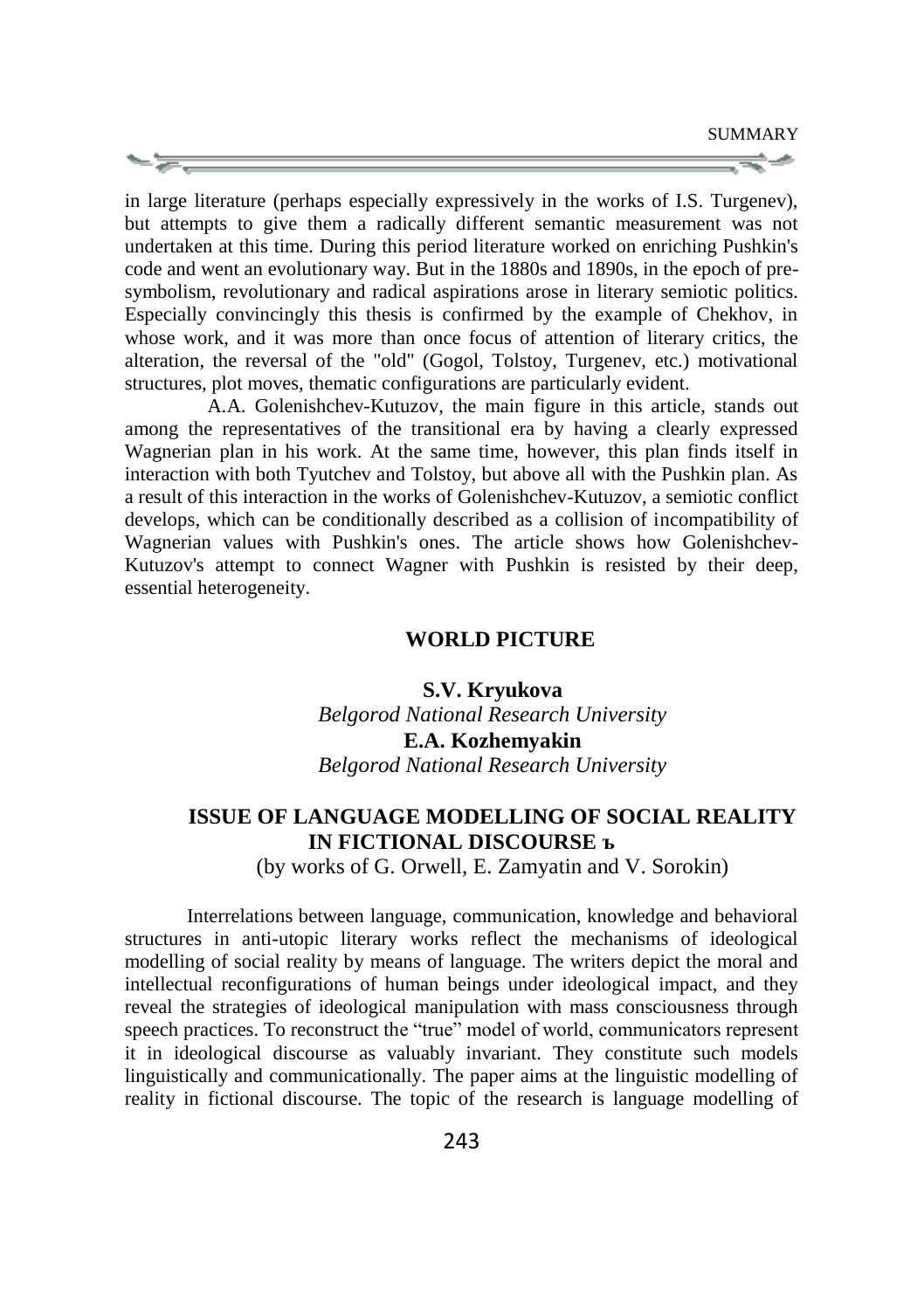**Signal** 

social reality in fictional discourse and works by G. Orwell, E. Zamyatin and V. Sorokin. The object of the paper is to reveal discursive practices of social reality construction, linguistic means of ideological manipulations with mass consciousness as they are represented in anti-utopic fictional discourse. The authors draw on the cognitive approach to language and they apply the method of linguistic cognitive analysis in the research. The results are actual for the field of linguistic cognitive research of fictional texts. The mechanism of ideological construction of social reality comprises 1) lexical nominations and grammar transformations, 2) semantic collisions and enforcement of pragmatic components of messages, 3) construction / correction of scenario-frame structures, 4) construction / correction of mental models, 5) modelling the language worldview based on invariant mental models, and 6) construction / correction of discursive and behavioral practices. As the anti-utopic novels show, the linguistic order of ideology is often constituted whether institutionally or socially and culturally, i.e. through renewed historical traditions. Big Brother (in Orwell's work), United State (in Zamyatin's work) or Sovereign (in Sorokin's work) provide the guarantee and condition of the order. Their communicational position is marked as idealistic for constructing individual positions of addressees.

# **ARCHIVAL SEARCH**

### **E.Yu. Safronova**

*Altai State University*

# **TO THE PROBLEM OF THE CITY OF MORDASOV: A.N. GERNGROSS AND F.M. DOSTOYEVSKY**

(archival search)

The article deals with the history of the relationship of the exiled writer with the head of the Altai plants, Colonel Andrei Rodionovich Gerngross - a talented engineer and scientist; their four meetings are analyzed, their details and dates are specified. The commonness of professional - engineering - education and cultural level, interest in science, literature and theater, probably quickly brought Dostoevsky closer to the colonel. F.M. Dostoevsky became acquainted with A.R. Gherngross in the spring of 1855 during the trip with his friend, the district attorney A.E. Wrangel, to the Loktevsky copper smelting plant. The next meeting of Dostoevsky with the head of the Altai mountainous district took place in Zmiev in the summer of 1856.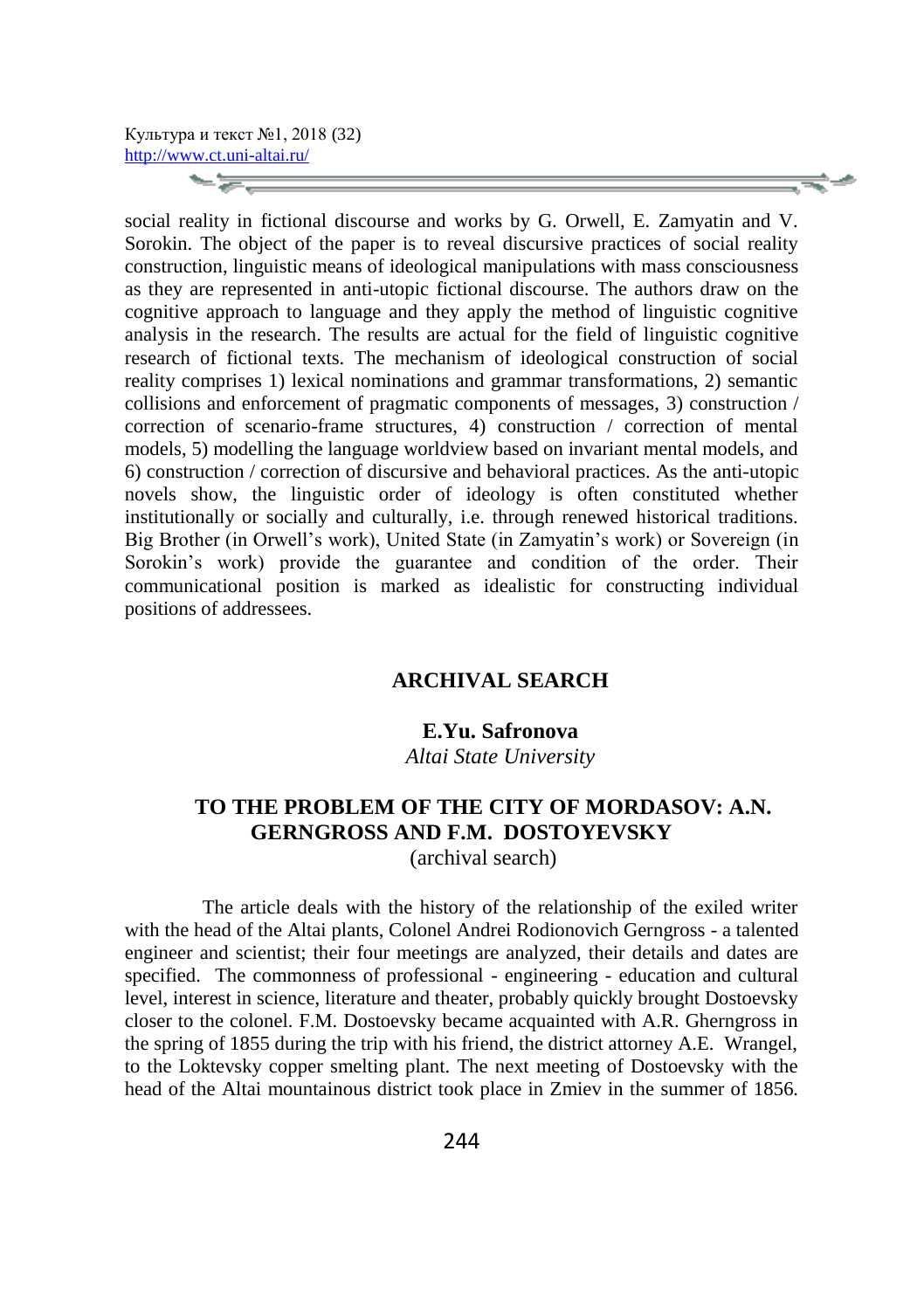The third and the fourth meetings took place in Barnaul in late November or early December 1856. The latter meeting is analyzed in detail.

In the paper, Dostoevsky's route from Barnaul to Kuznetsk is argued and the duration of the trip is calculated, which allows to make corrections to the date of the writer's return to the capital of Siberian mining business. Most likely, the duration of this trip in winter lasted a day or so, and the writer's visit to the Gerngross family was likely to be held on Sunday, December 2, 1856. This is an important biographical fact which has historical and literary significance.

During lunch with the chief of the mining factories the writer had an incident connected with his unsuccessful compliment to the son of the hospitable hosts. Dostoevsky drew particular attention to the feminine beauty and sweetness of a child with plump and pink cheeks, but this aroused the discontent and objection of the boy's mother, Catherine Iosifovna. Later the writer found out that the child was considered "almost a freak" in the family. Dostoevsky wrote about this fact in a letter to his friend A.E. Wrangel. Later the boy, who the writer was interested in, became a prototype of one of his characters, and his name, Rodion Andreevich Gherngross, was introduced there.

Archival documents are presented proving this historical and literary fact, which is of great importance for the creative laboratory of the story. The article offers a new version of the reason for the city's nomination in the story "Uncle's Dream". In our opinion, the ironic attitude towards the mother, who did not like the face of her own son, caused the writer to name the city Mordasov.

#### **LINGUISTICS**

#### **T.G. Rabenko**

*Kemerovo state University* **N. B. Lebedeva** *Kemerovo state University* 

# **SPEECH GENRE FOCUS VARIANTOLOGY LANGUAGE MODEL**

(based on the speech genre of the «personal note»)

The article substantiates the thesis on the possible study of speech genre from the perspective of linguistic variantology and its presentation in the form of a two-level unit implemented at the cognitive and linguistic levels. At the cognitive level, the speech genre is represented as a mental scheme, an invariant (a set of genre-forming features), which is formed as a result of the typing of communicative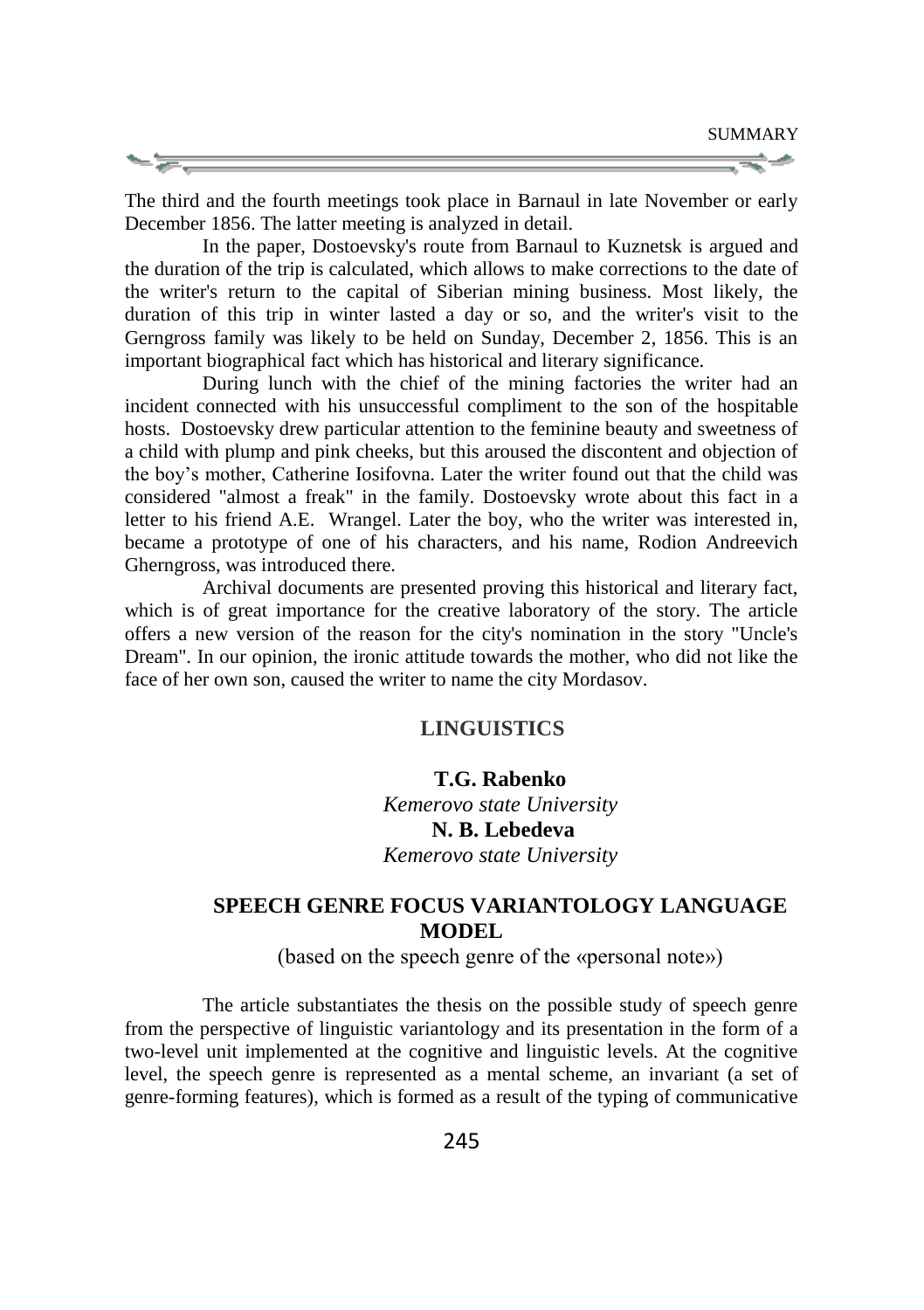situations associated with the genre. At the linguistic level, the speech genre is represented by a number of genre-relevant features integrated for all speech modifications of this unit, called variants of the speech genre. As a result, each variant of the speech genre is modeled a) invariant (genre-forming) and b) variant (modified, due to communicative and pragmatic conditions of realization) features.

It is established that the variative cluster of the genre «personal note» includes a handwritten note, SMS message, a note as part of the artwork. Among the invariant (dominant) features of the genre, first of all, a small volume of the message and inscribed in the communicative situation. The inclusion of the note in the communicative situation is determined by its purpose to solve the actual situational problem.

Variation of the genre is at the level of the substrate. In the case of SMSmessages, the electronic substrate, mediated by the technical device-a mobile phonedetermines many features of this variant of the epistolary genre. Such existence allows a) to transfer information in case of impossibility of personal communication or at desire to avoid personal communication: don't call any more!; b ) provide information available at the end of the communication act (e.g. phone number, address): Nails  $8\,951$  \*\*\* \*\* \*\*; C) use the function of quick mailing of the same text message to several recipients. Determined by the specifics of the electronic substrate, the limitation of the volume of an SMS message implies the need to transfer the maximum content by means of a minimum of characters (compression of the text of an SMS message).

For the note as part of the aesthetic reality dominant is a sign of fictitious, due to the «total fictitious» referents of artistic communication. The illusory nature of the artistic world determines the fictitious communicative act associated with the designated version of the genre, including its participants.

As a result, the variant model of the speech genre appears as a system of its invariant and variant characteristics. Invariant features (refinement of the communicative situation, a small amount) the integral for all implementations of the genre. Variant features of the genre presentations (electronic substrate and the properties of the SMS message conditioned by it, fictitious artistic note and the associated characteristics of the genre) are determined by communicative and pragmatic conditions of the genre realization, which contribute to its modification.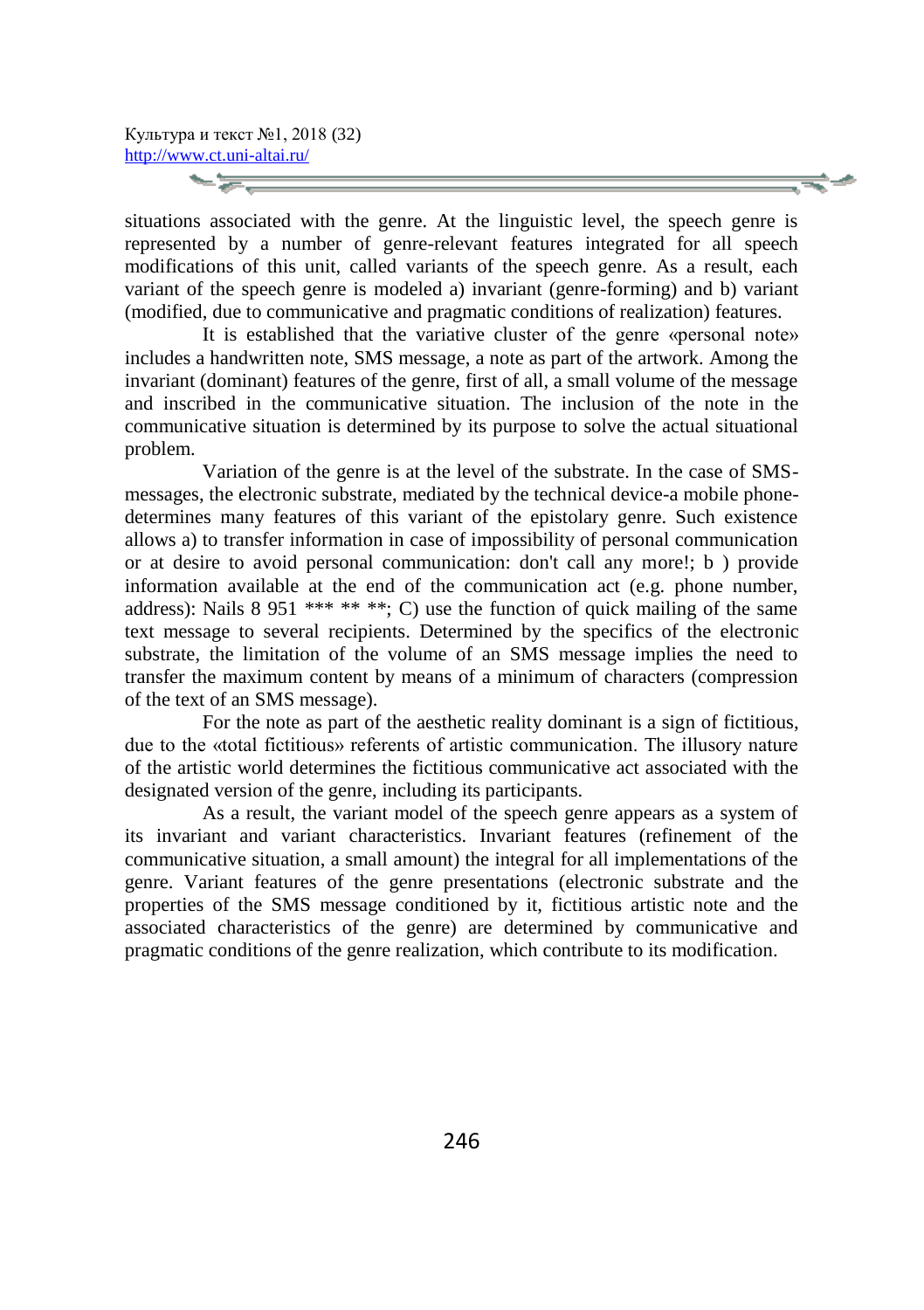

**T.D. Maximova**  *Altai State Pedagogical University* **A.V. Kochkinekova** *Altai State Pedagogical University*

# **CONSTRUCTION THERE IS / ARE WITH THE PREPOSITIONAL COMPLEX IN A PERSON'S DESCRIPTION IN MODERN ENGLISH**

The article presents the analysis of the functional and semantic potential of the English constructions with the introductory *there* while describing a person within the anthropocentric paradigm frameworks. The object of the research is a syntactical construction built according to the structure THERE  $- V - NOM - LOC$ . The core elements in the structure are a verb and a nominative part accompanied by a prepositional complex describing a person. The given syntactical model is one of the universal syntactical categories that can express various peculiarities of such an important ontological category as space.

The article reveals and analyses the essential localized features of the construction. These features are represented by the characterizing word signs. The analysis is carried out based on Ch. Osgud's personality semantic differentials.

It was found out that not only adjectives can express a person's localized characteristic features but also different parts of speech such as concrete and abstract nouns and indefinite pronouns. The constructions with the introductory *there* with a prepositional complex introduced by the English preposition *about* are divided into 4 main groups: 1) the constructions where different adjectives with the evaluation semantics play the role of a person's localized characteristic features; 2) the constructions with a localized feature expressed by the indefinite pronoun *something* with the further expansion represented by the subordinate clause introduced by the conjunction *that* (syndetic connection) or asyndetically*;* 3) the constructions with the localized features represented by the nouns denoting an animal, a beast, an insect, a bird and a person's professional identity; 4) the constructions where localized objects are the nouns with abstract semantics.

With the help of the conducted analysis the authors illustrate and consistently prove the construction ability to express a wide range of the current reality situations that in its turn testifies about the semantic flexibility of the studied language form used to convey a complex sense contents.

The analyzed construction is metaphorically speaking *a material substratum* of approximativeness that authentically and grammatically correct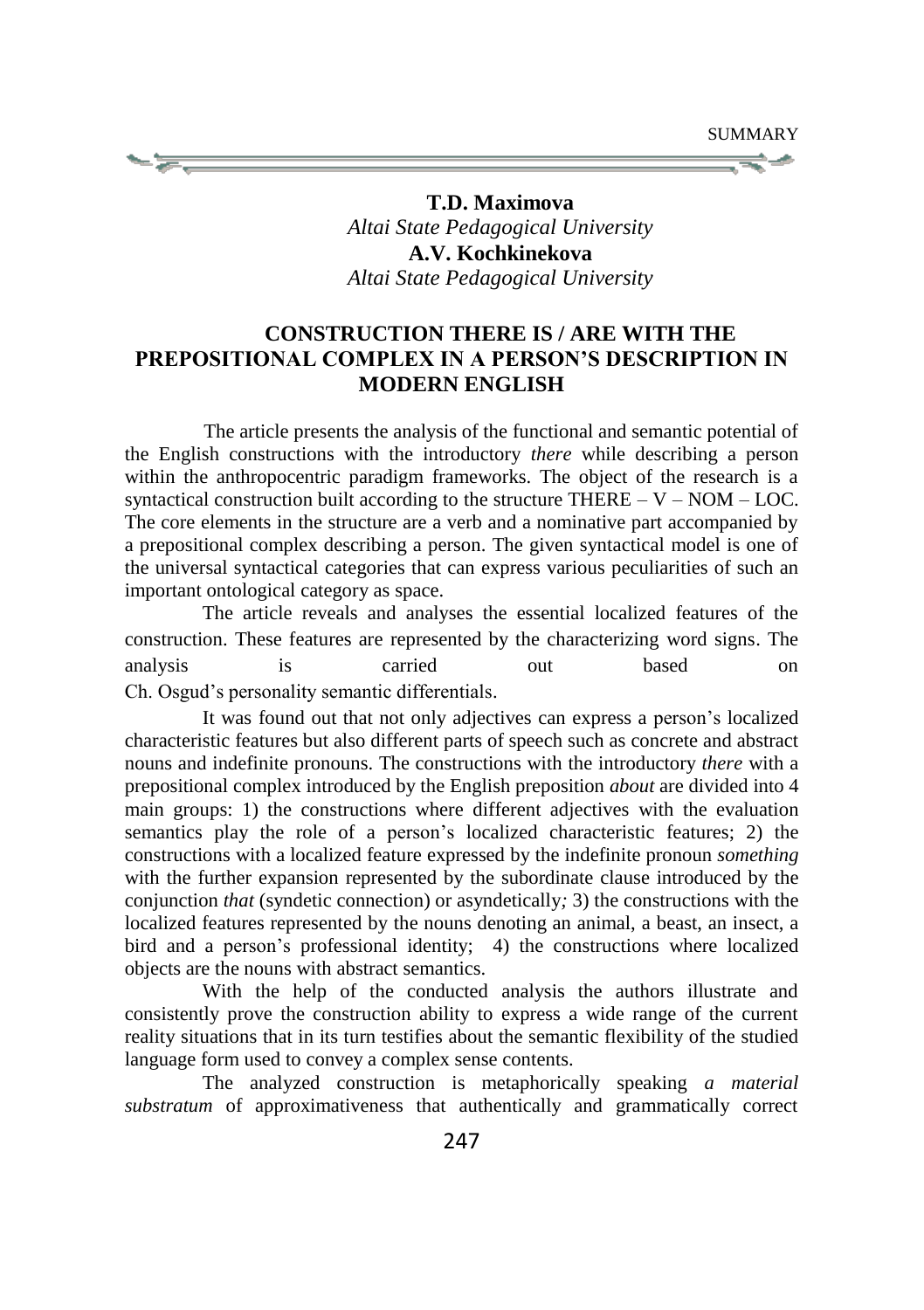represents a speaker's opinion about a described subject and expresses subtle peculiarities of a person's description within the frameworks of the mental space. The chosen by the authors methodics of the constructions study allowed preserving distinct frameworks of the conducted linguistic study having funded it thoroughly and having put it uncontroversially into the general scientific context.

The article may be useful for specialists in theoretical grammar, ethnolinguistics, cultural linguistics and semantic syntax.

### **YOUNG PHILOLOGY**

**Savinykh O. I.**

*Lobachevsky State Universitz of Nizhni Novgorod*

# **ANTIQUE EPIC TRADITION AND SOME PECULIARITIES OF THE POETICS IN THE NOVELS «MEDEA: THE VOICES» BY C. WOLF AND «MEDEA AND HER CHILDREN» BY L. ULITSKAYA**

The paper outlines the features of the poetics of the novels written by C. Wolf and L. Ulitskaya as representation of the Medea's plot. Comparativetypological method, as well as a methodology of intermedia studies is used in the paper. Such features typical of the early epic tradition as the balanced, contemplative tranquility accompanying the image description, its plasticity and monumentality, the idealization of the narrative of the distant past, etc. are associated with the peculiarities of the hero's image embodiment and contribute to a large extent to the creation of the majestic atmosphere around Medea in the poetics of both novels. This is even more evident in the poetics of the novel by Christa Wolff, since the author being a graduate philologist, reflects on her future works based on ancient plots, visits Greece, studies the features of ancient Greek culture, works of I.Y. Bachofen, J. Thomson, R. Ranke-Graves, G. Gotner-Abendrot.

The fact that the authors of the above mentioned novels exempt their heroine from the guilt of murders and crimes can indicate the inheritance of the ancient theater tradition, which avoided displaying and portraying the terrible. Medea in the novel of C. Wolf is a victim of calumny, she did not kill her children, Apsirt and Glauka. In the novel of L. Ulitskaya Medea is not only deprived of her children, which makes it impossible for her to kill them, but is not associated with the traditional motive of revenge. Both novels transform the mythological plot to a various degree and this is connected either with the confirmation of their own